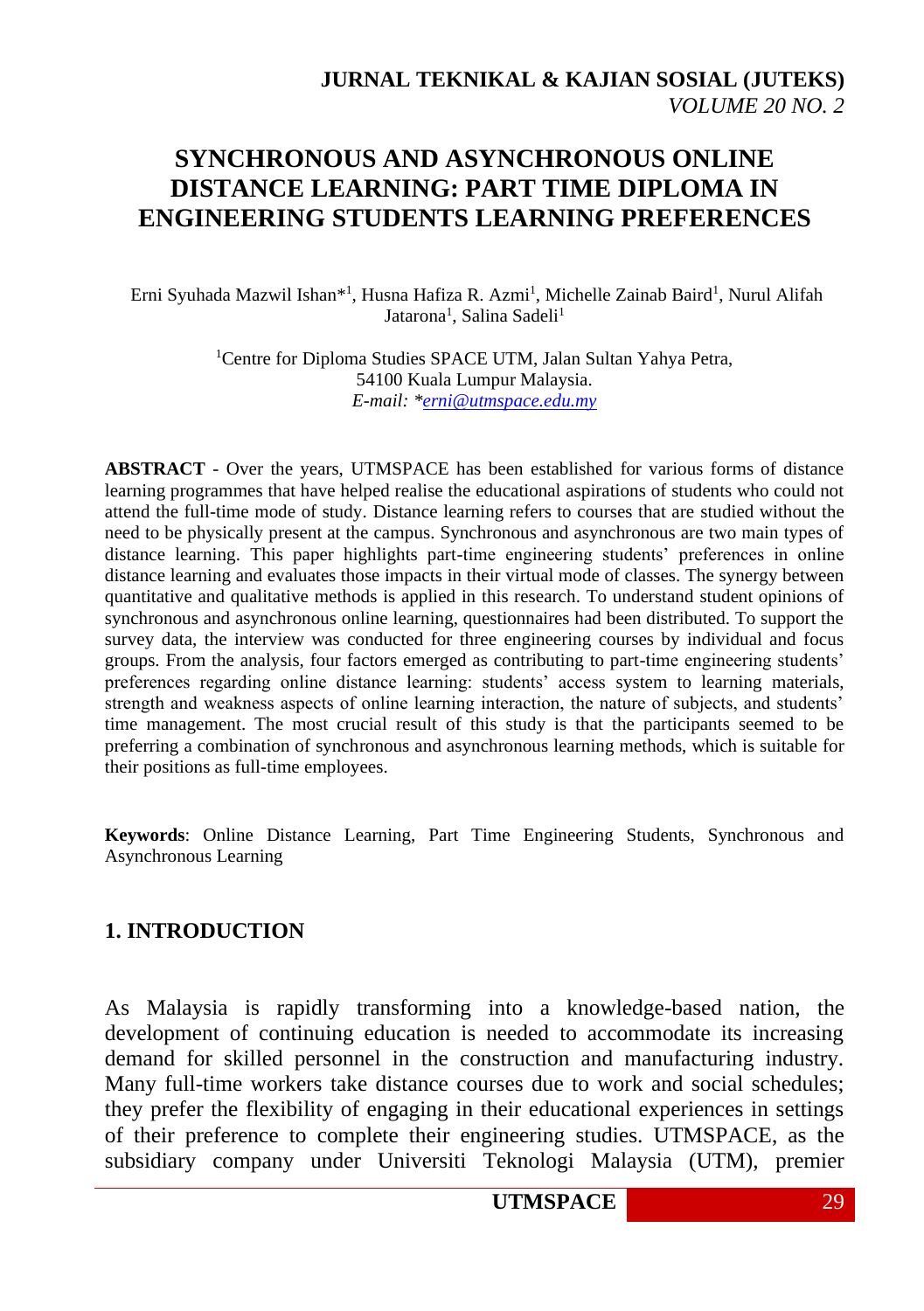university in engineering and technology in Malaysia, offers part-time mode of studies for such individuals. According to Madden and Jones (2017), distance learning refers to courses that are studied without the need to be physically present at the campus [1]. Since 2017, UTMSPACE has been practising a blended learning, the combination both online and face to face learning experience. Due to the COVID-19 pandemic, UTMSPACE has transformed the traditional method of study from face-to-face weekend classes to more flexible online learning [2].

Universities and colleges are increasingly embracing new technologies and leveraging them, not only to enhance their traditional curriculums but also to extend course offerings beyond the college campus. Conventional face-to-face learning, which had been practiced at UTMSPACE for part-time students, has been transformed into online learning via synchronous and asynchronous methods. The opportunities to increase interaction between part-time students and UTMSPACE will be created based on the previous research, which has shown the positive benefits of informal student–faculty interaction outside the classroom, including higher levels of student satisfaction, retention and academic performance [3][4]. Students who have positive experiences are more likely to re-enrol in online courses in the future, so an institution that seeks to increase online enrolment would benefit from such information. Data on part-time engineering student experiences can also provide information to help institutions and faculty to design and deliver better online engineering courses, which could help improve engineering students' learning in these courses. Such data could also help determine what challenges students face in the online mode of learning, which could in turn improve persistence and retention in online courses.

The aims of this study were to determine students' preferences on two forms of learning interaction (synchronous web-conferencing and asynchronous) while keeping learning strategies consistent across each method. This was to find out how these strategies influence learner motivation and self-regulation, social presence, satisfaction and learning process and outcomes in small, interactive and collaborative online courses. Some questions on this study seeks to address are as follows: What is the impact of different communication methods on student and lecturer's online interaction? Does this vary depending on internet speed and coverage or any other specific function? These questions go beyond the mere forms of identity presentation on Blackboard and aim to measure the effectiveness of teaching and learning by synchronous and asynchronous methods.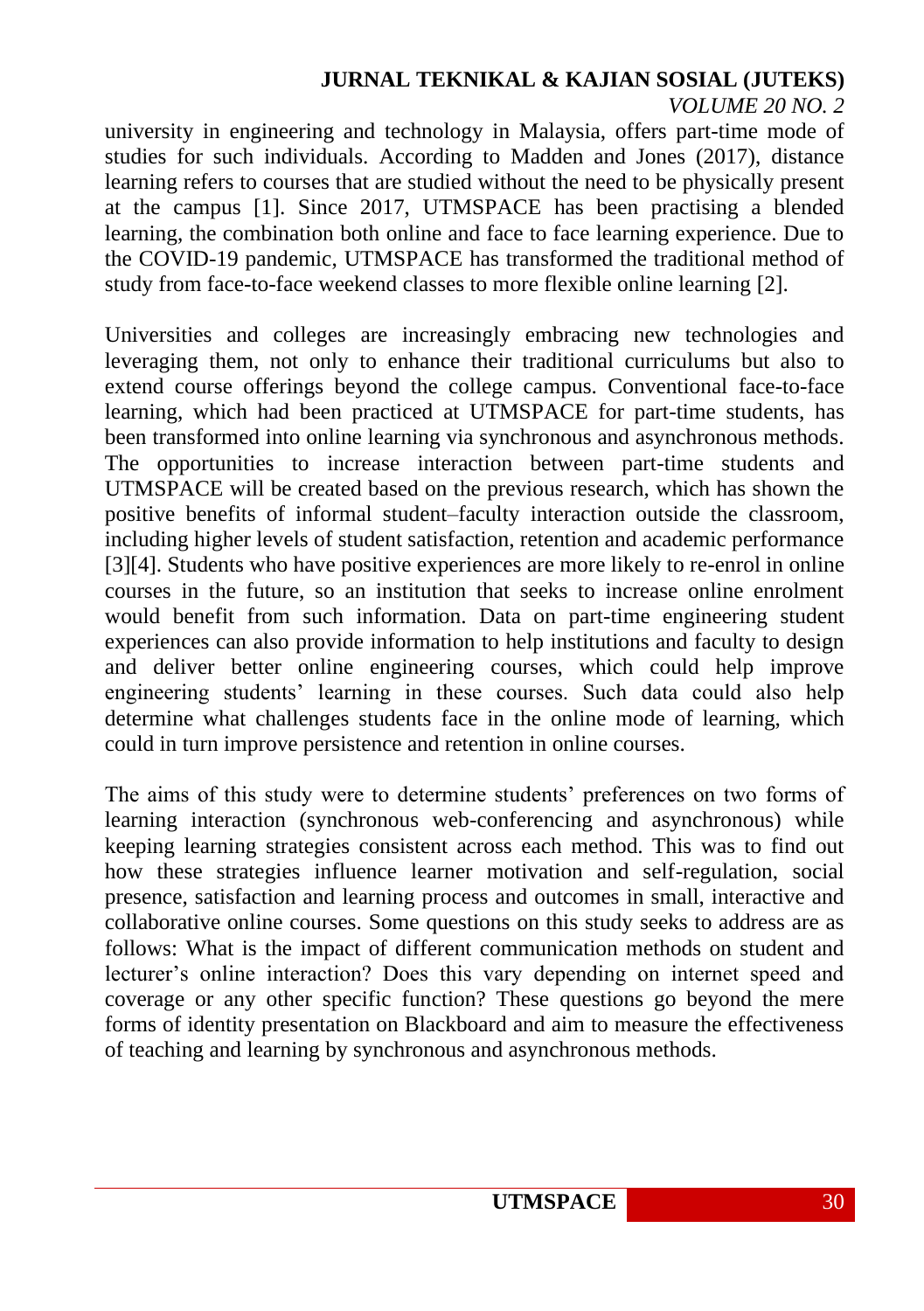# **2. MATERIALS AND METHODS**

The participants of this study consisted of 77 students. They were enrolled in three main engineering courses in the diploma level at UTMSPACE, Kuala Lumpur, on the part-time basis. Students were varied in terms of their age, socioeconomic status and work experiences in the public and private sector. More than 80% of them were male students. Data on current active students were obtained from the Centre of Part-Time Studies, UTMSPACE, Kuala Lumpur.

# **2.1. Communication to Facilitate Student–Faculty Interaction – Synchronous or Asynchronous**

The most common forms of communication used by faculty to facilitate interaction with students include the use of asynchronous (e.g. email and online discussion boards) and synchronous communication (e.g. chat or instant messaging). Most of the research related to the use of asynchronous communication in higher education has focused on distance learning courses that utilise web-based communication technologies to deliver course content virtually, thus involving extensive student– instructor communications [5]. Synchronous online communications have been used with success in several studies of distance learning environments [6]. The most common forms of such communication are "chat" or instant messaging. In a comparative study of synchronous and asynchronous learning technologies, found that synchronous chat created a feeling of community among students enrolled in a graduate course [7]. Previous study conducted a field study of synchronous chat in an online course and found the student satisfaction to be highest in courses where synchronous chat sessions were offered in addition to face-to-face methods. This finding was consistent with study, which also found the "chat" function of commercial course management systems less effective for more in-depth topics [8].

# **2.2. Research Design**

The mixed methodology, involving quantitative as well as qualitative research, has been applied in this research, as it is believed that both are important in understanding students' satisfactions. In this study, the literature review covered the synchronous and asynchronous implementation on distance learning according to three settings on the academics assist. The two-stage sequential mixed-methods study aimed at obtaining qualitative results from focus group discussions and indepth interviews with participants in a targeted group, which was followed by the statistical quantitative results [9].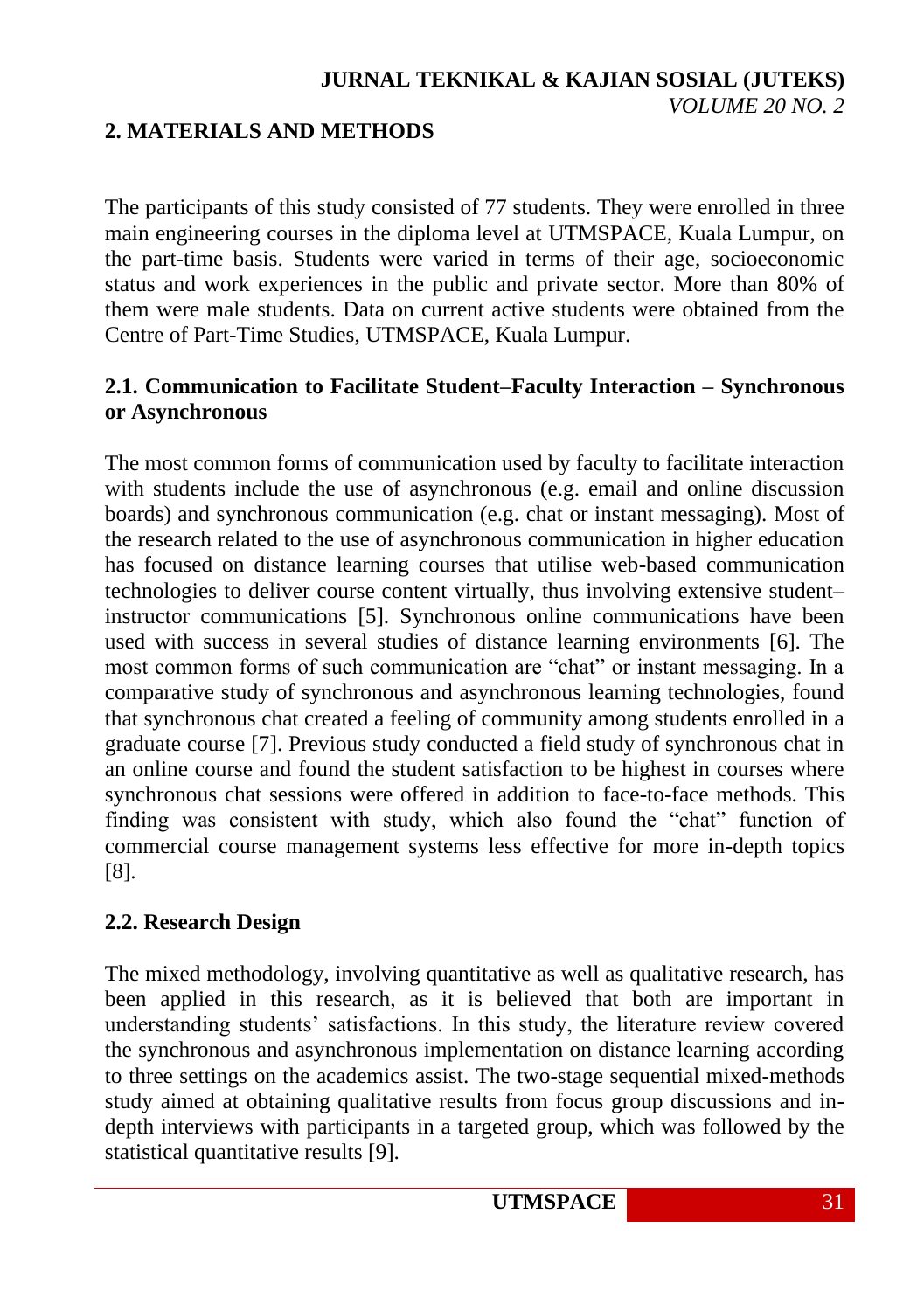## **3. RESULTS AND DISCUSSION**

## **3.1. Online Learning Information**

This study classifies into three (3) categories; Synchronous learning method limited to web conferencing by using Blackboard Collaboration, Webex and Google Meet. Asynchronous method; pre-recorded video, Whatsapp and email; Combination of synchronous and asynchronous learning method. The findings demonstrate that 2 (2.6%), 17 (22.1%), 49 (63.6%), 3 (3.9%), 4 (4.2%) and 1 (1.3%) participants used desktop, laptop/notebook; laptop/notebook, smartphone; laptop/notebook, tablet, smartphone; PC desktop; smartphone and tablet; and smartphone, respectively. Only 1 out of 77 respondents using the combination of tablet and smartphone in the virtual learning. With respect to the type of internet access, 29 (37.7%) used cellular phone/mobile data, 16 (20.8%) used Fiber to home, 2 (2.6%) used Wi-Fi, broadband, cellular phone/mobile data, 3 (3.9%) used Wi-Fi, cable modem, cellular phone/mobile data, 2 (2.6%) used Wi-Fi, cable modem, Fiber to home, cellular phone/mobile data and 25 (32.5%) used Wi-Fi, cellular phone/mobile data to access internet. Essentially, 44 (57.1%), 13 (16.9%) and 20 (26%) of the participants answered 'yes', 'no' and 'not sure' to whether online learning can give a positive learning experience.

The results of the analysis indicate that 10 (13%) and 41 (53.2%) of the participants perceived good content delivery using online learning method and instructor as the approach that can increase positive vibes during online learning. Furthermore, 8 (10.4) and 18 (23.4%) of the participants indicated learning activities and others as the method that can increase positive vibes during online learning. Table 1 illustrate in details of the respondent's information in using the typical digital device. Figure 1 shows the frequent type of internet access used by the participants when reaching out the online learning.

|                                      | ▱               |      |
|--------------------------------------|-----------------|------|
| Internet                             | n               | $\%$ |
| Type of digital device               |                 |      |
| Desktop                              | 2               | 2.6  |
| Laptop/Notebook                      | 17              | 22.1 |
| Laptop/Notebook, Smartphone          | 49              | 63.6 |
| Laptop /Notebook, Tablet, Smartphone | 3               | 3.9  |
| PC Desktop                           |                 | 1.3  |
| Smartphone                           | 4               | 5.2  |
| Tablet, Smartphone                   |                 | 1.3  |
|                                      | <b>UTMSPACE</b> |      |

**Table 1**. Online Distance Learning Information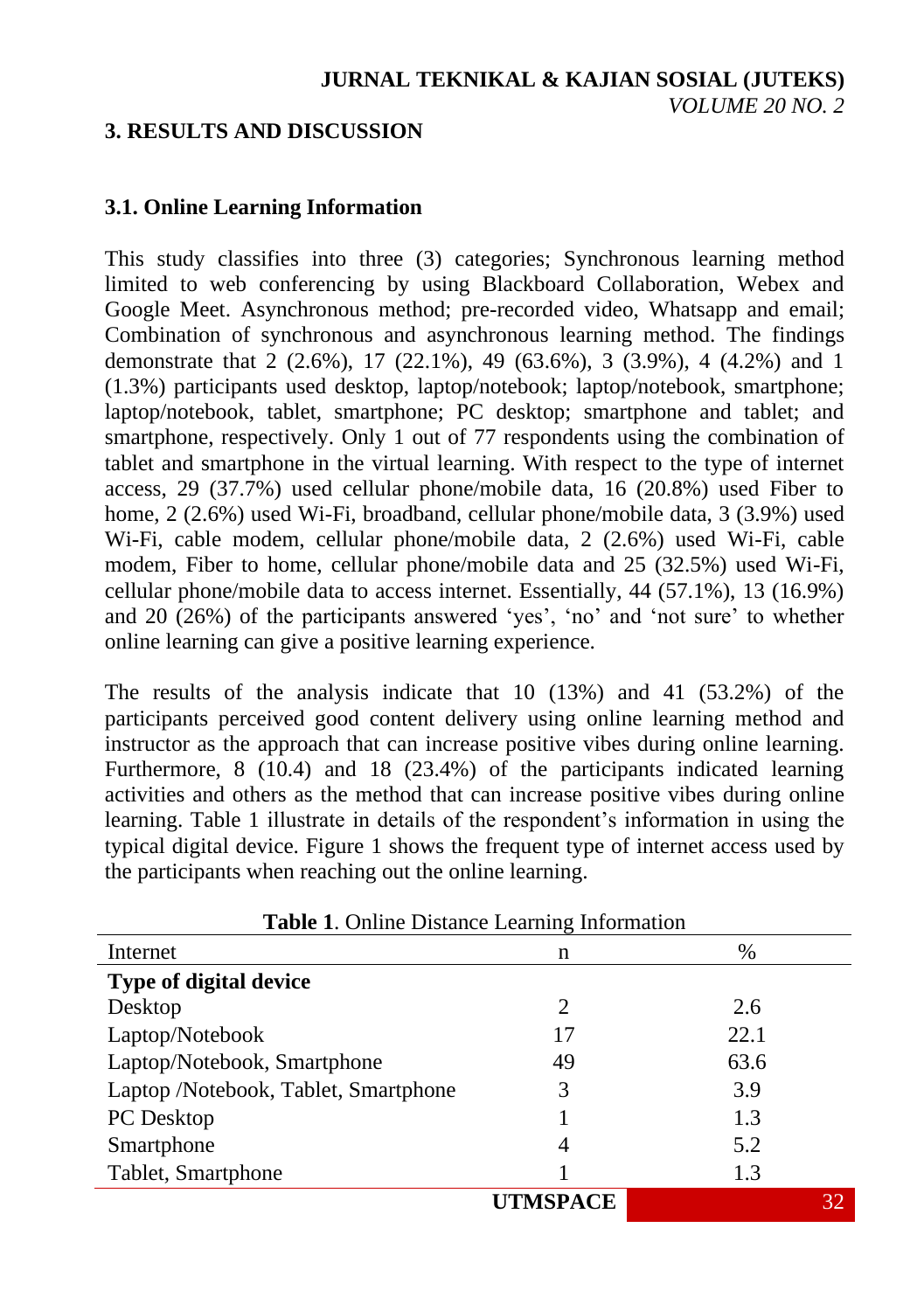| 29             | 37.7 |
|----------------|------|
| 16             | 20.8 |
| $\overline{2}$ | 2.6  |
|                |      |
| 3              | 3.9  |
| $\overline{2}$ | 2.6  |
|                |      |
| 25             | 32.5 |
|                |      |
|                |      |
| 44             | 57.1 |
| 13             | 16.9 |
| 20             | 26.0 |
|                |      |
|                |      |
| 10             | 13.0 |
| 41             | 53.2 |
| 8              | 10.4 |
| 18             | 23.4 |
|                |      |



**Figure 1**. Type of Internets Access

UTMSPACE 33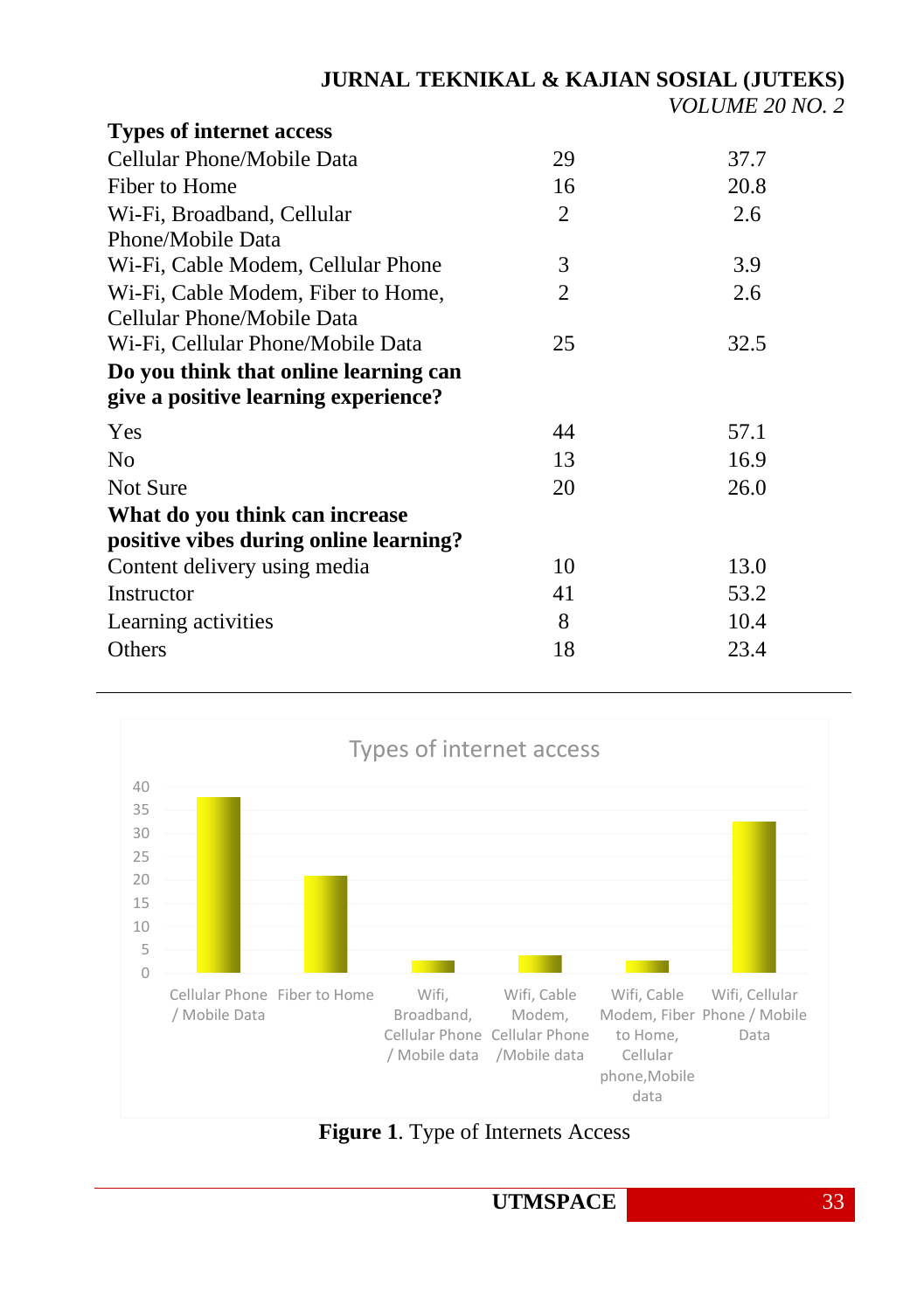## **3.2. Research Question 1: How do working day and income impact their online learning as part-time students?**

A better understanding for part-time students to feel connected to UTMSPACE and what their online learning expectations are to remain at their learning institution will influence their success and decisions. The demographic data, as shown in the Table 2, were obtained from questionnaires to enhance the interpretation of the results. About 18 participants (23.4%) had shift rotation working day, and 16 students (20.8%) had to commit for the job six days per weekend, whereby the time does not tally with classes on weekend schedules, causing the students to be underprepared.

For distance learning students, online courses offer them an opportunity to access the course without boundaries. Majority of part-time learners' ages range between 30 and 39 years, and they are in the peak of their professional careers. They have limited time to focus on weekend classes through semesters. Moreover, with less credit taken compared to full-time students, the duration of completing the course is often much longer. However, students cite flexibility and convenience as primary advantages of online learning. These features make online courses particularly valuable to adults with multiple responsibilities and highly scheduled lives. Thus, online learning can be a boon to workforce development, helping people who have to cope with adult responsibilities to return to higher institution and complete additional education that otherwise could not fit into their daily routines. The flexibility of online learning would be a strategy that is thought to contribute to the relatively high graduation rate for part-time students.

|                                                             | Table 2. Student demographic profile |               |  |  |  |  |
|-------------------------------------------------------------|--------------------------------------|---------------|--|--|--|--|
| <b>Demographic Profile</b>                                  | n                                    | $\frac{0}{0}$ |  |  |  |  |
| <b>Gender</b>                                               |                                      |               |  |  |  |  |
| Male                                                        | 66                                   | 85.7          |  |  |  |  |
| Female                                                      | 11                                   | 14.3          |  |  |  |  |
| Age (years)                                                 |                                      |               |  |  |  |  |
| 20 to 29                                                    | 29                                   | 37.7          |  |  |  |  |
| 30 to 39                                                    | 36                                   | 46.8          |  |  |  |  |
| 40 to 49                                                    | 10                                   | 13.0          |  |  |  |  |
| 50 above                                                    | 2                                    | 2.5           |  |  |  |  |
| <b>Programme</b>                                            |                                      |               |  |  |  |  |
| Diploma in Civil Engineering<br>Mechanical<br>Diploma<br>in | 32                                   | 41.6          |  |  |  |  |
| Engineering                                                 | 13                                   | 16.9          |  |  |  |  |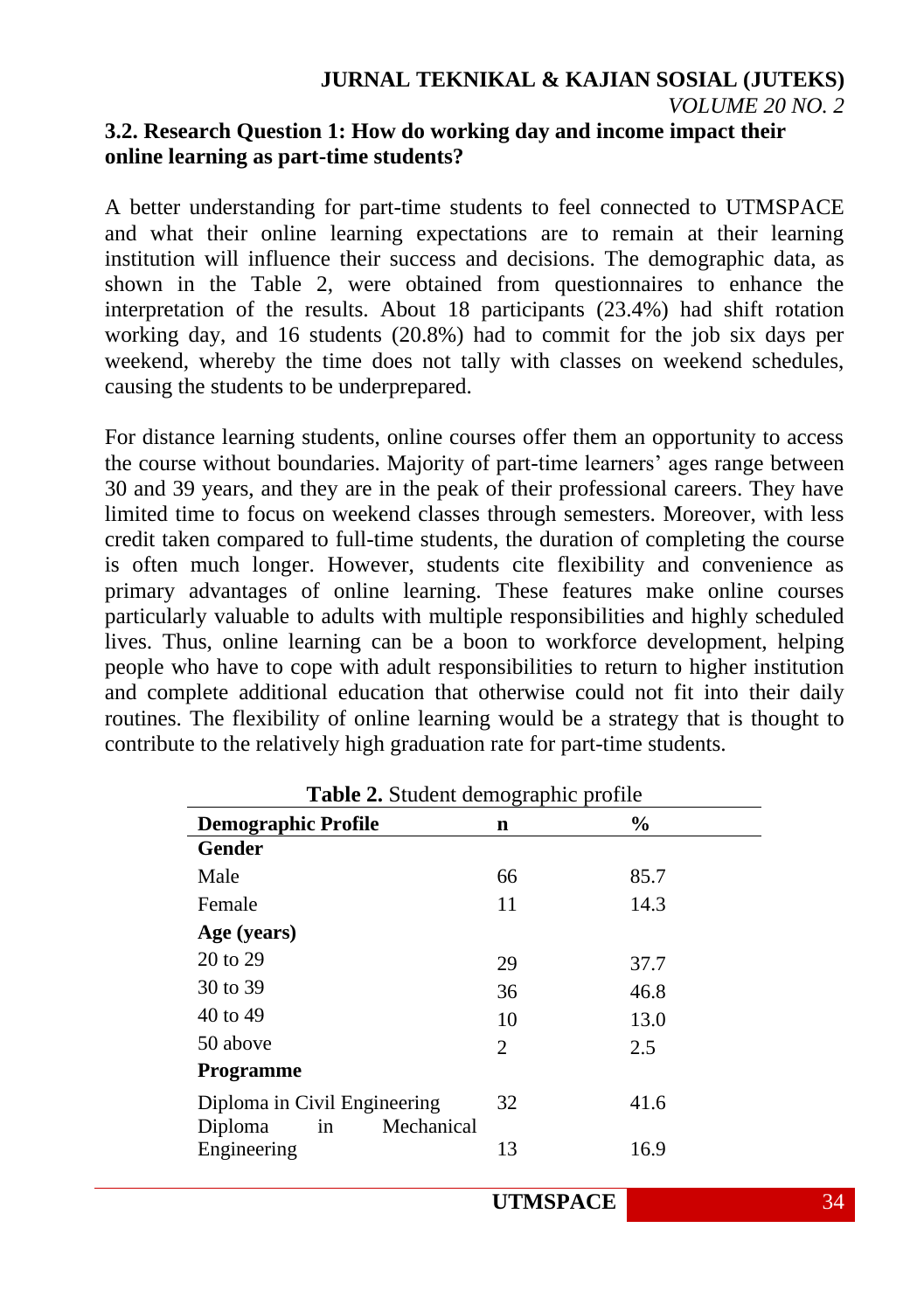|                         |    |            |    | <i>VOLUME 20 NO.</i> |  |
|-------------------------|----|------------|----|----------------------|--|
| Diploma                 | in | Electrical |    |                      |  |
| Engineering             |    |            | 32 | 41.6                 |  |
| Normal working day      |    |            |    |                      |  |
| Mon to Fri              |    |            | 43 | 55.8                 |  |
| Mon to Sat              |    |            | 16 | 20.8                 |  |
| <b>Shift Rotation</b>   |    |            | 18 | 23.4                 |  |
| Income                  |    |            |    |                      |  |
| B40 (Less than RM 4849) |    |            | 34 | 44.2                 |  |
| M40 (RM 4850-RM 10959)  |    |            | 33 | 42.9                 |  |
| T20 (> RM 10959)        |    |            | 10 | 13.0                 |  |

**3.3. Research Question 2: What made their experience with the online communication method (synchronous and asynchronous) satisfactory or unsatisfactory?**

# **3.3.1 Descriptive Analysis**

Beginning with the quantitative approach, the responses of the participants indicate that a large percentage of them agree that they enjoy learning from synchronous lectures, as indicated by the mean of  $4.23 \pm 0.93$ . However, as Table 3 shows, the participants gave a neutral response with respect to statements B10, B11, B12 and B13, as evident by the neutral mean of  $3.90 \pm 0.88$ ,  $3.61 \pm 1.08$ ,  $3.88 \pm 0.86$ and  $3.48 \pm 0.88$ , respectively. Moreover, a large section of the participants agree that they are satisfied with the online assessments that students need to undertake in real time, such as quizzes, tests and exams, as indicated by the above-average mean of  $4.00 \pm 0.84$ . Conversely, the participants gave a neutral response with respect to statements B15, B16, B17, B18 and B19, as illustrated by the neural standard deviation and mean of  $3.48 \pm 0.91$ ,  $3.44 \pm 0.68$ ,  $3.48 \pm 0.93$ ,  $3.30 \pm 0.78$ and  $3.48 \pm 0.98$ , respectively.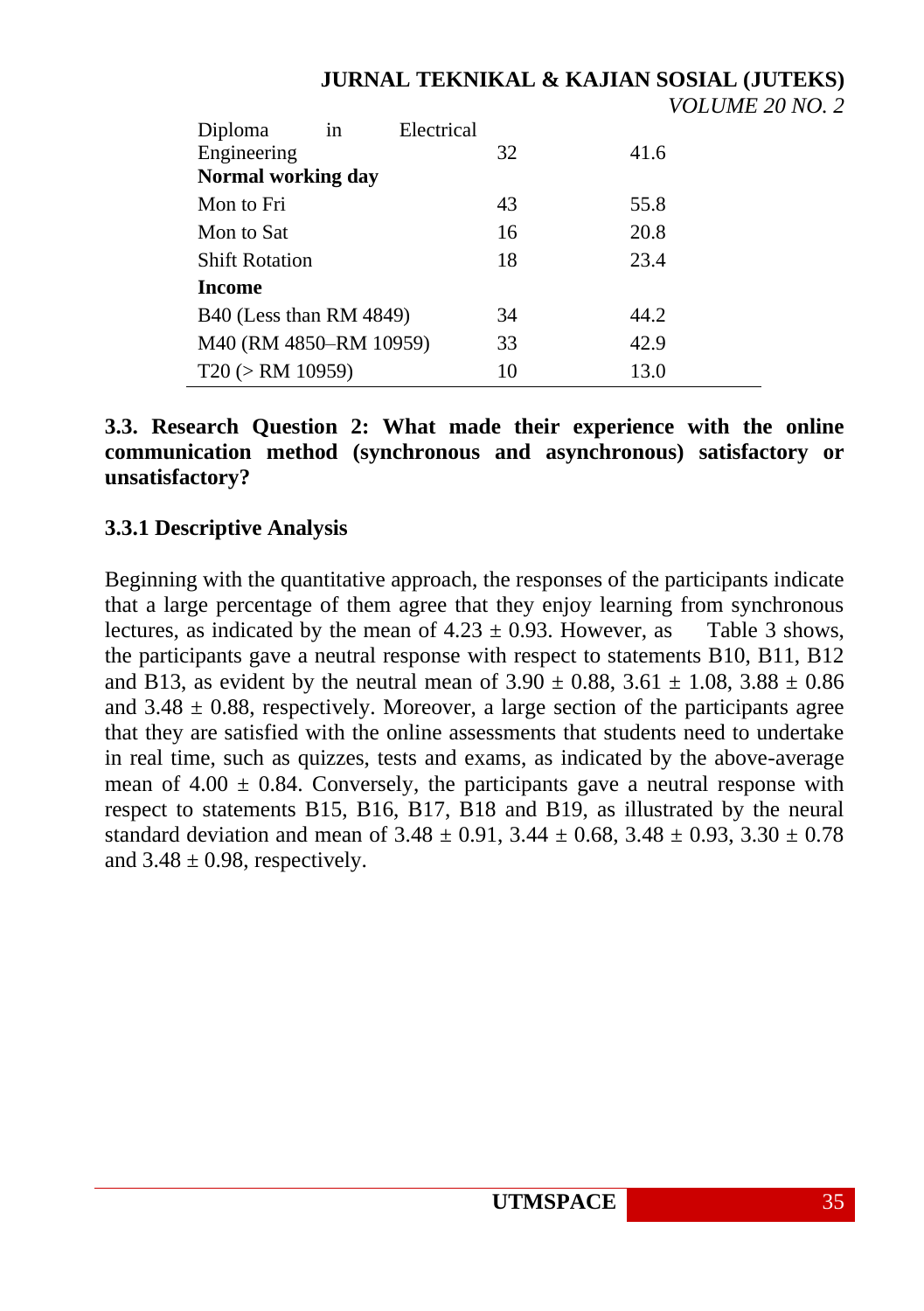| <b>Table 3.</b> Synchronous vs Asynchronous Online Learning Experience |                                                                                                                   |                |                |                |               |             |               |             |               |             |               |             |           |
|------------------------------------------------------------------------|-------------------------------------------------------------------------------------------------------------------|----------------|----------------|----------------|---------------|-------------|---------------|-------------|---------------|-------------|---------------|-------------|-----------|
|                                                                        | N <sub>0</sub><br><b>Statement</b>                                                                                |                | <b>SD</b><br>D |                |               | N           |               |             | $\mathbf{A}$  |             | <b>SA</b>     |             | <b>SD</b> |
|                                                                        |                                                                                                                   | $\mathbf n$    | $\frac{0}{0}$  | $\mathbf n$    | $\frac{0}{0}$ | $\mathbf n$ | $\frac{6}{6}$ | $\mathbf n$ | $\frac{0}{0}$ | $\mathbf n$ | $\frac{0}{0}$ | <b>Mean</b> |           |
| <b>B9</b>                                                              | I enjoyed learning from<br>synchronous lectures                                                                   |                |                | 4              | 5.2           | 14          | 18.2          | 19          | 24.7          | 40          | 51.9          | 4.23        | 0.93      |
| <b>B10</b>                                                             | The amount of interaction<br>SYNCHRONOUSLY with<br>instructor/lecturer is<br>adequate                             |                |                | $\overline{7}$ | 9.1           | 13          | 16.9          |             |               | 19          | 24.7          | 3.90        | 0.88      |
| <b>B11</b>                                                             | The amount of interaction<br>with classmates is adequate<br>(SYNCHRONOUS)                                         | 5 <sup>5</sup> | 6.5            | 5              | 6.5           | 20          | 26.0          | 32          | 41.6          | 15          | 19.5          | 3.61        | 1.08      |
| <b>B12</b>                                                             | I do understand learning by<br><b>SYNCHRONOUS</b> method                                                          |                |                | 6              | 7.8           | 15          | 19.5          | 38          | 49.4          | 18          | 23.4          | 3.88        | 0.86      |
| <b>B</b> 13                                                            | I believe that learning<br>SYNCHRONOUSLY using<br>the internet is easier<br>I am satisfied with the               | $\mathbf{1}$   | 1.3            | 12             | 15.6          | 18          | 23.4          | 41          | 53.2          | 5           | 6.5           | 3.48        | 0.88      |
| <b>B14</b>                                                             | online assessments that<br>students need to do in real<br>time, such quizzes, tests<br>and exams<br>(SYNCHRONOUS) |                |                | 3              | 3.9           | 18          | 23.4          | 32          | 41.6          | 24          | 31.2          | 4.00        | 0.84      |

**Table 3.** Synchronous vs Asynchronous Online Learning Experience

**UTMSPACE** 36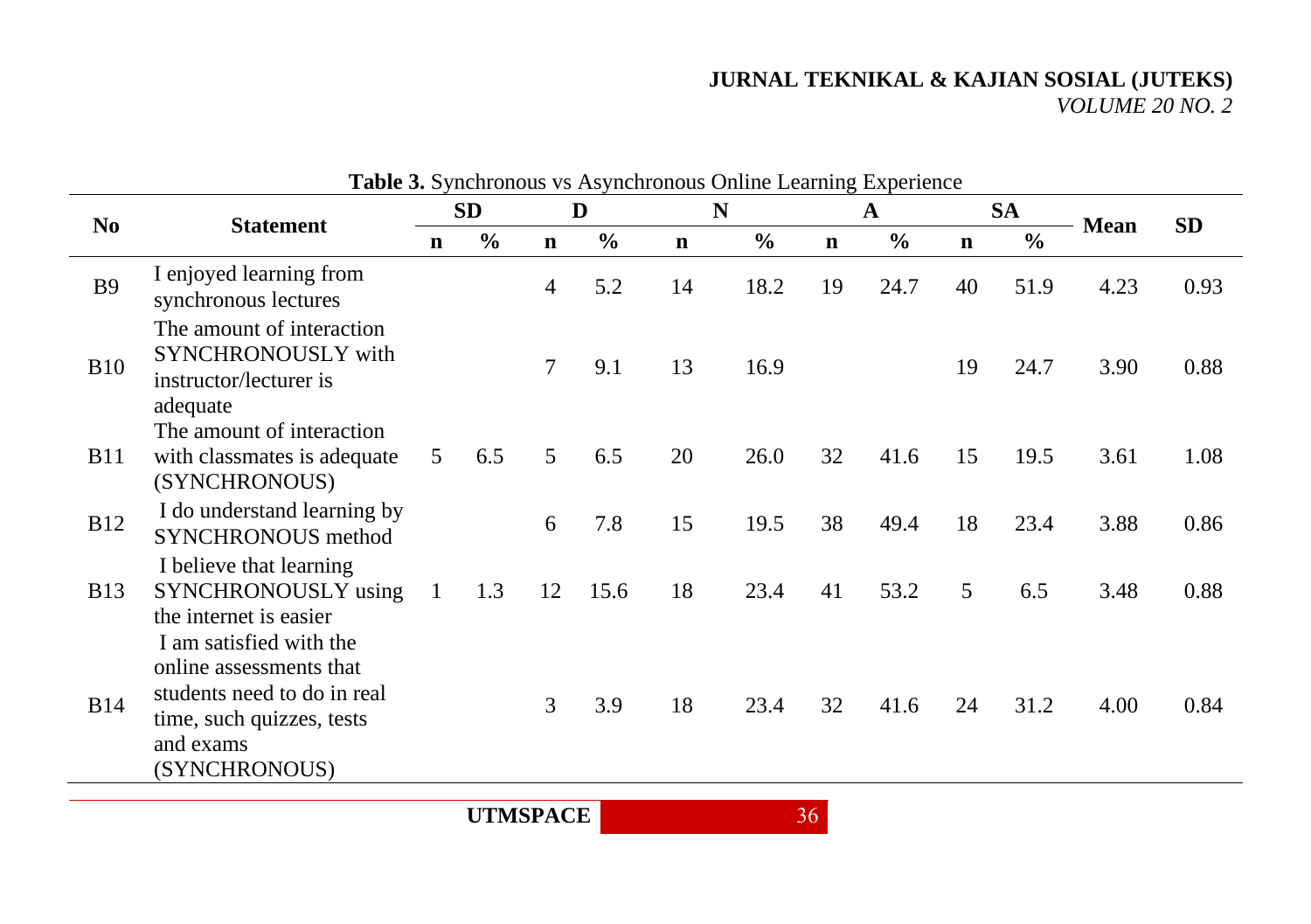*VOLUME 20 NO. 2*

| <b>B15</b> | I enjoyed learning from<br>asynchronous lectures                                                                                            |                | 1.3 | 8 | 10.4 | 32 | 41.6 | 25 | 32.5 | 11 | 14.3 | 3.48 | 0.91 |
|------------|---------------------------------------------------------------------------------------------------------------------------------------------|----------------|-----|---|------|----|------|----|------|----|------|------|------|
| <b>B16</b> | The amount of interaction<br>with instructor/lecturer is<br>adequate                                                                        |                | 1.3 | 4 | 5.2  | 33 | 42.9 | 38 | 49.4 |    | 1.3  | 3.44 | 0.68 |
| <b>B17</b> | I do understand learning by<br><b>ASYNCHRONOUS</b><br>method                                                                                |                | 1.3 | 6 | 7.8  | 39 | 50.6 | 17 | 22.1 | 14 | 18.2 | 3.48 | 0.93 |
| <b>B18</b> | The amount of interaction<br>with classmates was<br>adequate<br>(ASYNCHRONOUS)                                                              | 2              | 2.6 | 8 | 10.4 | 33 | 42.9 | 33 | 42.9 |    | 1.3  | 3.30 | 0.78 |
| <b>B19</b> | I am satisfied with the<br>online assessment that<br>students need to do in real<br>time such quizzes, tests and<br>exams<br>(ASYNCHRONOUS) | $\overline{4}$ | 5.2 | 2 | 2.6  | 33 | 42.9 | 29 | 37.7 | 9  | 11.7 | 3.48 | 0.93 |

*\*SD – Strongly Disagree*

 *D – Disagree* 

 *N – Neutral*

- *A – Strongly Disagree*
- *SA – Strongly Agree*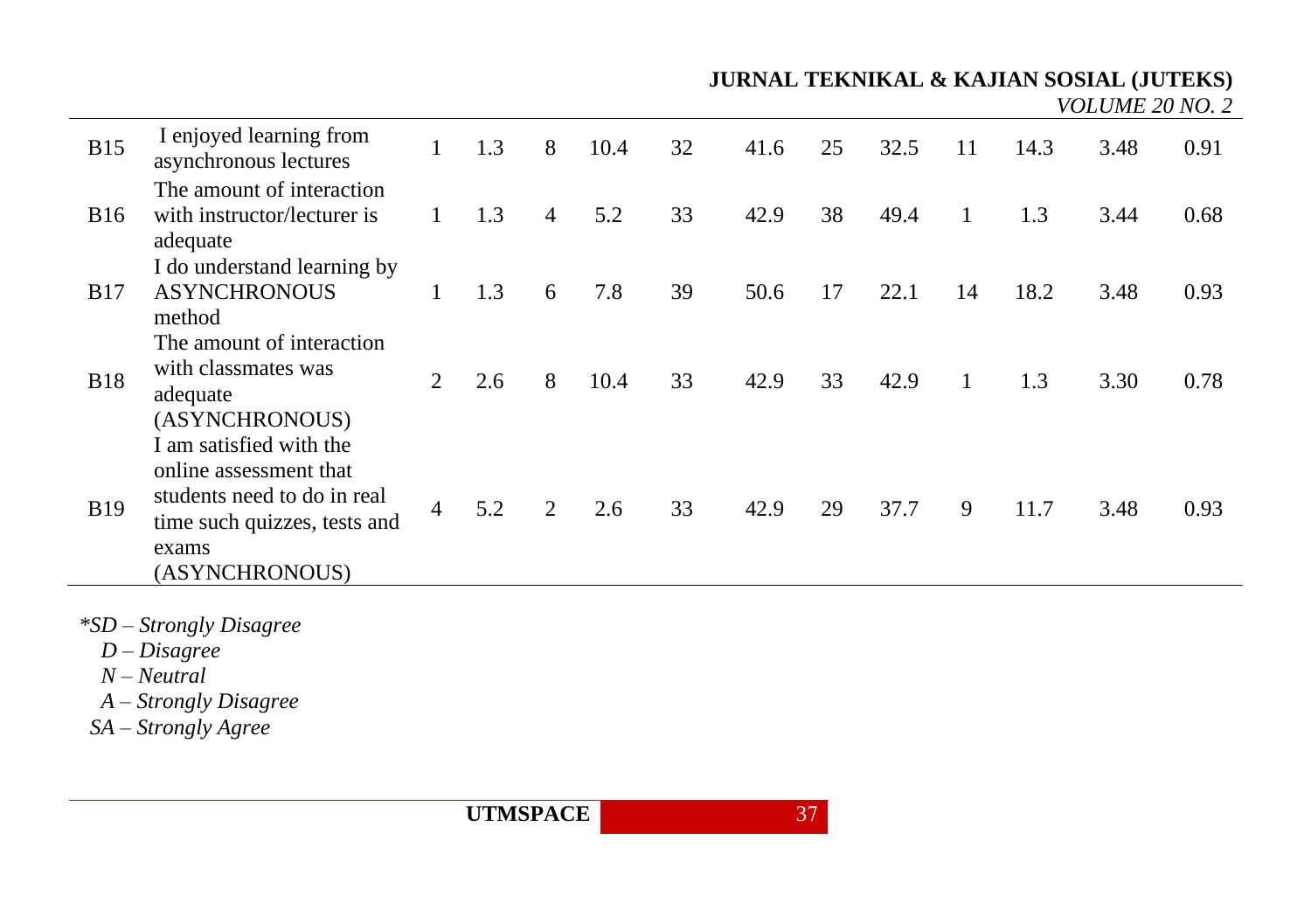#### *VOLUME 20 NO. 2*

The integration of quantitative and qualitative data collection and analysis in this study effectively facilitates a triangulation to fulfil the objectives with saturated and rigid feedback from respondents, thus reinforcing the conclusions. To support the survey data findings, the interview was conducted for a focus group from three engineering courses; it is a guided discussion that systematically investigates what a diverse group of people think of a set of research questions. The interview transcriptions were made by interpretation of themes and categories as shown in Table 4.

| No.                | . Code calegory unangunation sene<br>Theme/Category/ | ES <sub>1</sub>    | $ES$ 2 ES 3 ES 4 | $\ldots$ con state, participants | ES <sub>5</sub> | ES <sub>6</sub> |
|--------------------|------------------------------------------------------|--------------------|------------------|----------------------------------|-----------------|-----------------|
|                    | Sub category                                         |                    |                  |                                  |                 |                 |
|                    | Satisfied                                            |                    |                  |                                  |                 |                 |
| 1.1                | Synchronous                                          |                    |                  |                                  |                 |                 |
| 1.1.1              | Classroom engagement                                 |                    | V                |                                  |                 |                 |
| 1.1.2              | Deep interaction                                     | V                  |                  | V                                | V               |                 |
|                    |                                                      |                    |                  |                                  |                 |                 |
| 1.2                | Asynchronous                                         |                    |                  |                                  |                 |                 |
| 1.2.1              | Flexibility                                          |                    | ٦                |                                  |                 |                 |
| 1.2.2              | Convenient for groupwork                             | $\mathbf{\hat{v}}$ |                  |                                  |                 |                 |
| 1.2.3              | Level of understanding                               |                    |                  |                                  |                 |                 |
|                    |                                                      |                    |                  |                                  |                 |                 |
| $\overline{2}$     | Not satisfied                                        |                    |                  |                                  |                 |                 |
| $\overline{2.1}$   | Synchronous                                          |                    |                  |                                  |                 |                 |
| $\overline{2.1.1}$ | Fixed time                                           |                    |                  |                                  |                 |                 |
| 2.1.2              | Internet coverage                                    |                    |                  |                                  |                 |                 |
|                    |                                                      |                    |                  |                                  |                 |                 |
| $2.2^{\circ}$      | <b>Asynchronous</b>                                  |                    |                  |                                  |                 |                 |
| 2.3.1              | Learning independently                               |                    |                  |                                  |                 |                 |
| 2.3.2              | Lack of communication                                |                    |                  |                                  |                 |                 |
|                    |                                                      |                    |                  |                                  |                 |                 |

|  | Table 4. Code/category triangulation schedule between study participants |  |
|--|--------------------------------------------------------------------------|--|
|  |                                                                          |  |

*\*ES – Engineering student*

## **3.4. Research Question 3: To what extent is the asynchronous learning method (pre-recorded lectures, WhatsApp and email) effective compared with the synchronous learning method (Blackboard Collaborate, Webex and Google Meet) to assist the students regarding their academic difficulties?**

To answer the third research question, participants were asked to select their preferences on distance learning method and describe the reason for their choice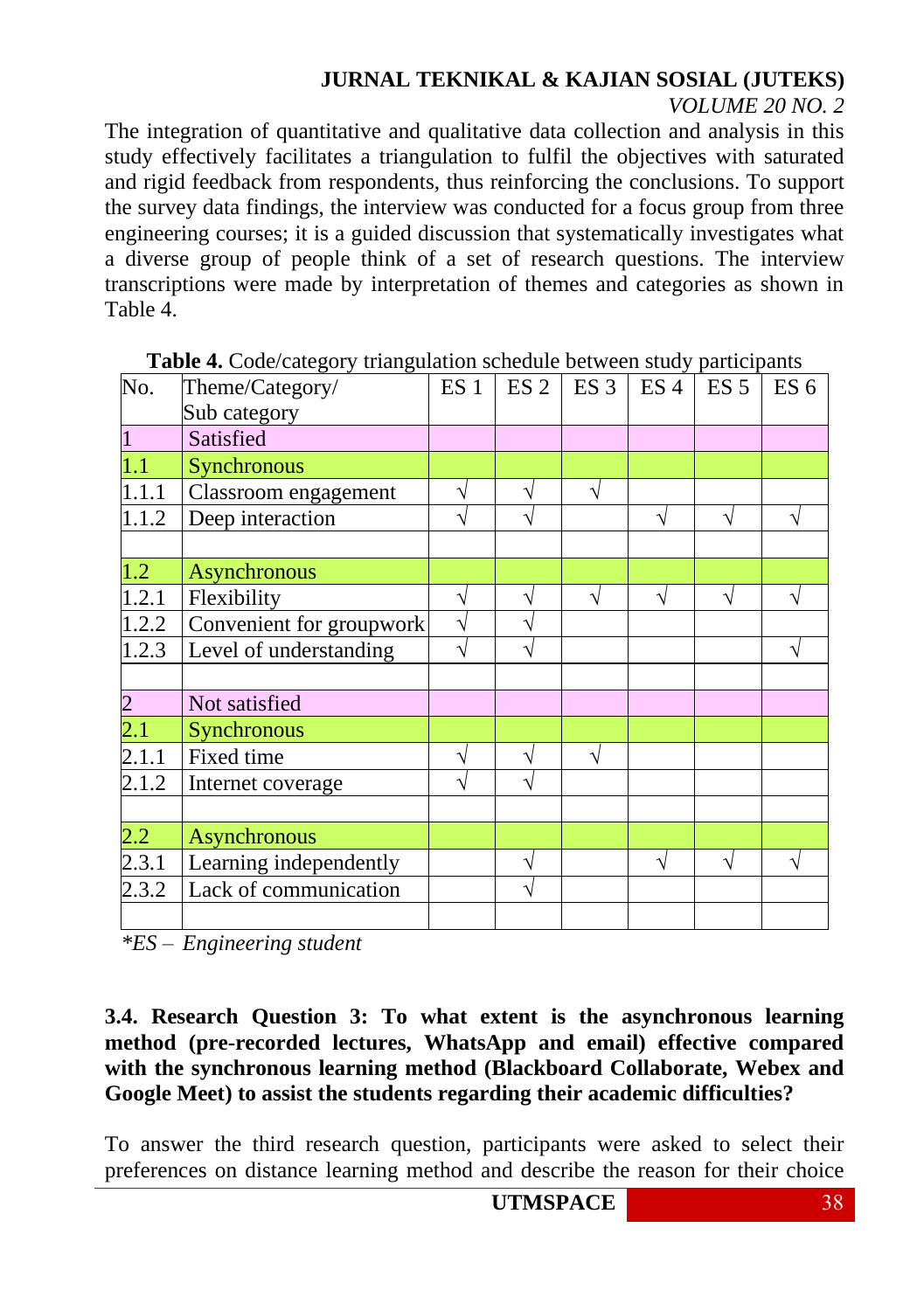*VOLUME 20 NO. 2*

43 55.8

by open-ended questions in the questionnaire. Results are summarised in Table 5 The findings below, as shown in Figure 2, indicate that 4 (5.2%) participants prefer synchronous interaction, while 43 (55.8%) prefer a combination of synchronous and asynchronous interaction and 30 (39%) prefer the synchronous method of teaching.

**Table 5.** Percentages of students' preference on type of online learning method **No. Statement n % B20 Which interaction method do you prefer?**  Synchronous 30 39.0

Asynchronous 4 5.2

Combination of Synchronous and

Asynchronous



**Figure 2.** Teaching method preference

The findings in Table 6 show how the participants rated the synchronous learning method, which is real-time lecturer–student interactions. Most said that synchronous interaction is more important, because active learning is encouraged when courses include individual and group assignments. Moreover, 30 out of 77 respondents (39%) expressed their perceptions on exact-time online classes. As Table 7 shows, 4 out of 77 (5.2%) respondents prefer the alternating time of class. Table 8 shows that 43 students frequently choose the combination of synchronous and asynchronous learning method. Analysis results shows 55.8 percent students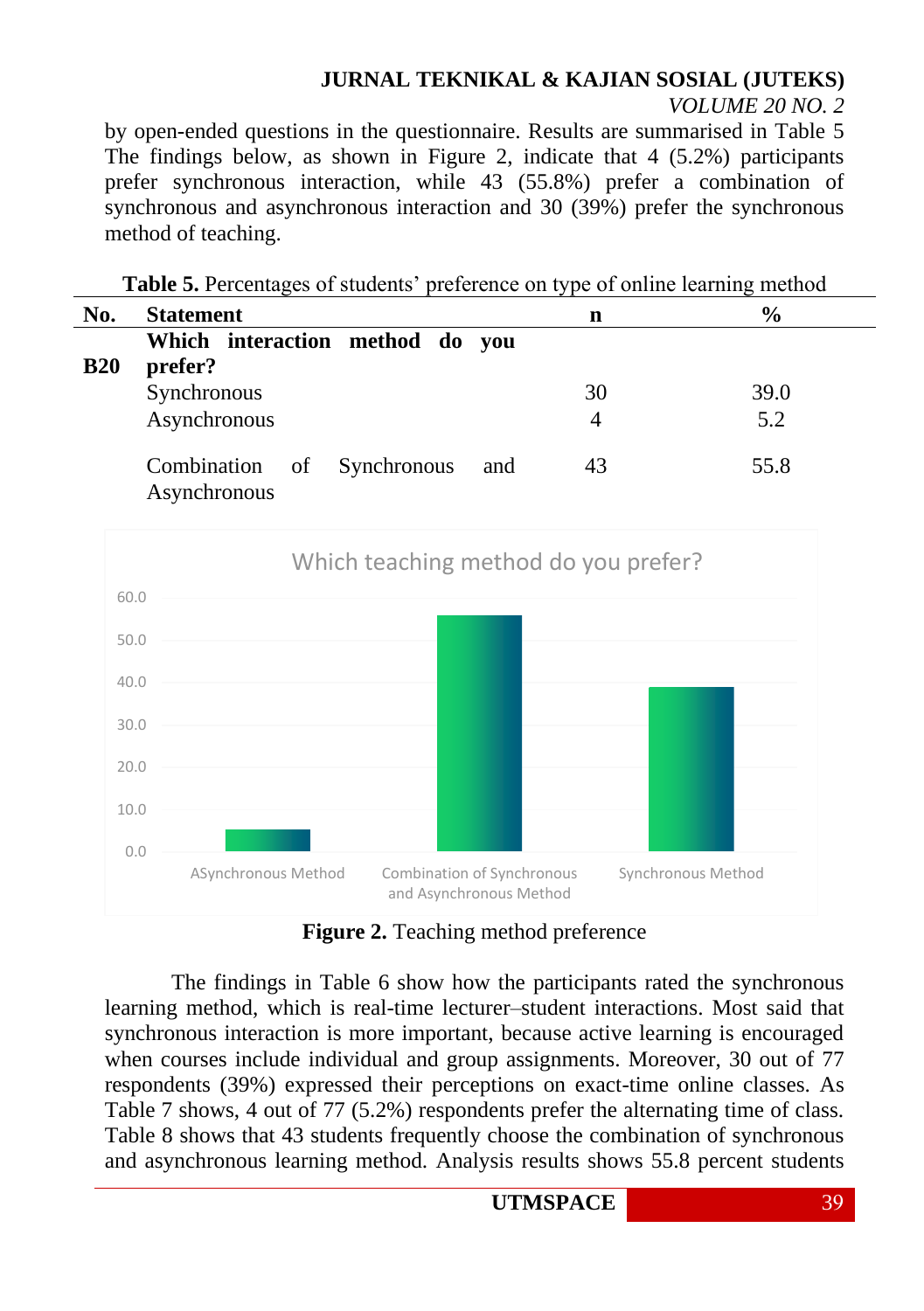*VOLUME 20 NO. 2*

choose combination method in online learning. From previous study, the descriptive analysis results show that the Blended Online Learning (Synchronous & Asynchronous) category as high perception with value of 54.49 percent impacts on student's interest [10].

**Table 6.** Open-ended question – synchronous learning method observation

| Why do you prefer the synchronous learning method?                                                    | n                           | $\frac{6}{9}$ |
|-------------------------------------------------------------------------------------------------------|-----------------------------|---------------|
| In-depth discussion                                                                                   | 13                          | 16.9          |
| Real-time online learning as active learning, like being face<br>to face with lecturer and classmates | 7                           | 9.1           |
| Immediate answer from lecturer may be given                                                           | 4                           | 5.2           |
| With proper learning system, students can chat with other<br>groupmates                               | $\mathcal{D}_{\mathcal{L}}$ | 2.6           |
| Mixing with classroom members and virtual modes of<br>lectures                                        | 3                           | 3.9           |
| Need online classes at least $1-2$ times per month                                                    |                             | 13            |

**Table 7.** Open-ended question – asynchronous learning method observation

| Why do you prefer the asynchronous learning<br>method?                           | n        | $\frac{0}{\alpha}$ |
|----------------------------------------------------------------------------------|----------|--------------------|
| Extra notes and proper pre-recorded lectures,<br>especially calculation examples | $\gamma$ | 2.6                |
| Lecturer available to assist students via WhatsApp<br>and email                  | $\gamma$ | 26                 |

The asynchronous method (pre-recorded lectures) for calculation topics and immediate feedback from lecturers on the difficulties raised via WhatsApp and email has been quite advantageous for distance learners. Core engineering topics related to calculation are the most critical part. Thus, they need extra guidance from the lecturer asynchronously.

**Table 8.** Open-ended question – combination learning method observation

| Why do you prefer the combination learning<br>method?                                                 | <b>Frequency</b> | $\frac{0}{0}$ |
|-------------------------------------------------------------------------------------------------------|------------------|---------------|
| I prefer to conduct from 8 pm onward on weekdays<br>(Monday–Friday), try to save in recording, upload | $\mathcal{L}$    | 6.5           |
| into BB for students to refresh back for self-study                                                   |                  |               |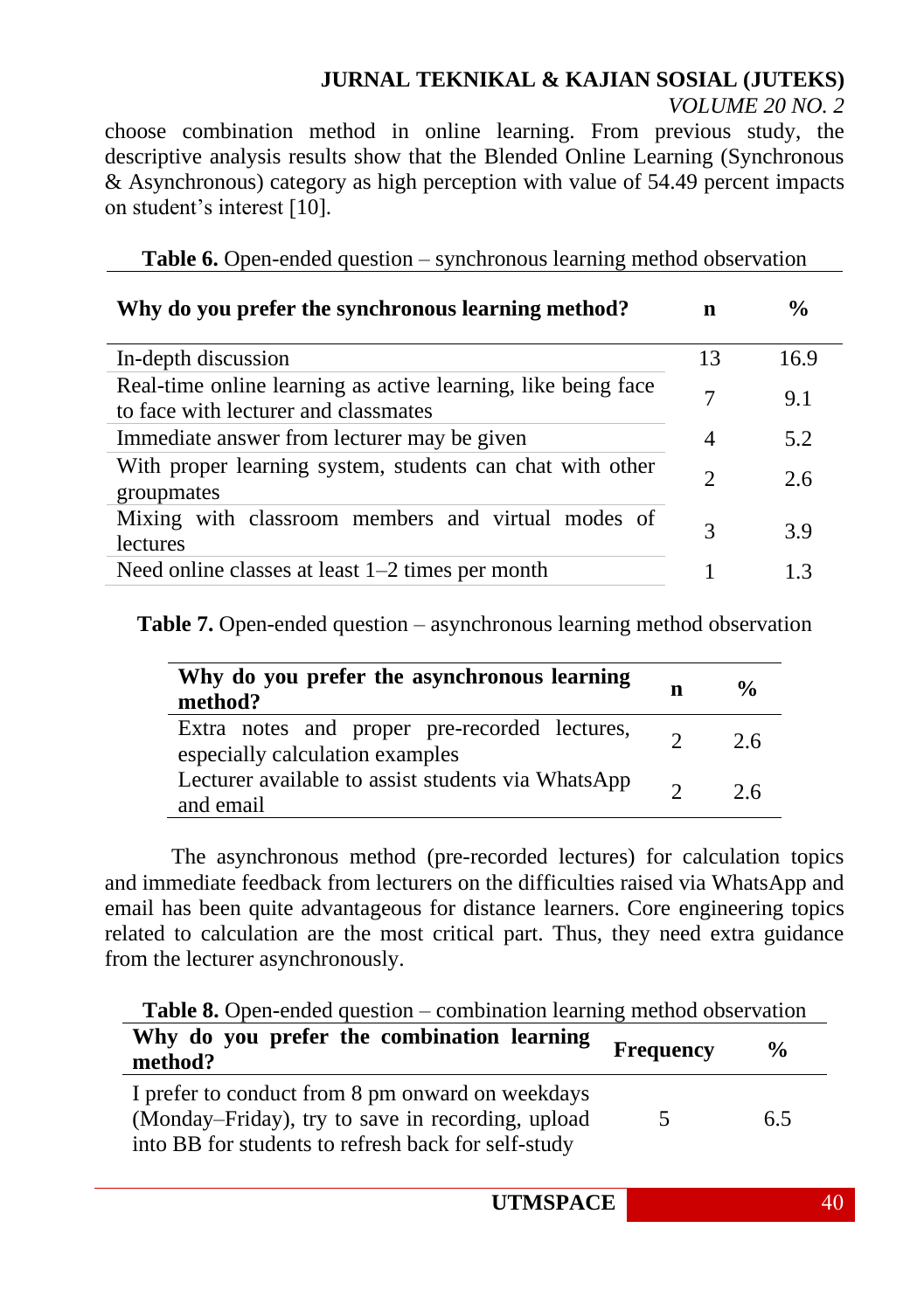*VOLUME 20 NO. 2*

| Doing a lot of tasks that can improvise our<br>knowledge in application or industrial                                                                                                                                                                                                                                                                                              | 3  | 3.9   |
|------------------------------------------------------------------------------------------------------------------------------------------------------------------------------------------------------------------------------------------------------------------------------------------------------------------------------------------------------------------------------------|----|-------|
| Time constraints due to uncertainty in working<br>time/shift                                                                                                                                                                                                                                                                                                                       | 12 | 15.6  |
| It is good to do pre-recorded classes, because most<br>probably we are working on Saturday. Prefer real-<br>time classes on Sunday                                                                                                                                                                                                                                                 | 1  | 1.3   |
| We can reduce the cost of transportation and<br>accommodation during the course with online<br>learning                                                                                                                                                                                                                                                                            | 5  | 6.5   |
| Video lecture before class so that those students<br>may review before online class begins                                                                                                                                                                                                                                                                                         | 13 | 16.9  |
| Need to combine both methods so that it does not<br>burden the students since we have to be static in<br>front of the PC and laptop most of the day. It<br>causes students to be less focused. It will also be<br>burdensome, especially for subjects involving<br>calculations. Upload the recording video in the BB,<br>so students can review at their convenient time<br>later | 4  | 5.2   |
| <b>Total</b>                                                                                                                                                                                                                                                                                                                                                                       | 77 | 100.0 |

While it is clear synchronous interaction is playing a larger role in the online learning environment, asynchronous interaction still has its place in distance education (Watts,2016) [11]. This study was designed to examine students' experiences and factors of the preferred method in online learning. To get the exact factors with saturated data in analysis, the interview was done by telephone and transcribed. According to Marshall and Rossman (2006), when a researcher combines transcribed interview data with an initial analysis of data, it allows for more efficiency and reflection in data analysis. Points of view have been extracted as follows:

#### *Engineering Student 1*

I prefer synchronous online learning. The virtual whiteboard with screen sharing function and enable the instructor to set up a web conference with students for better real time learning. Sometimes they could turn to asynchronous learning; recorded lectures on a series of subtopics related to the course information. However, we did not get instant feedback from the instructor by pre-recorded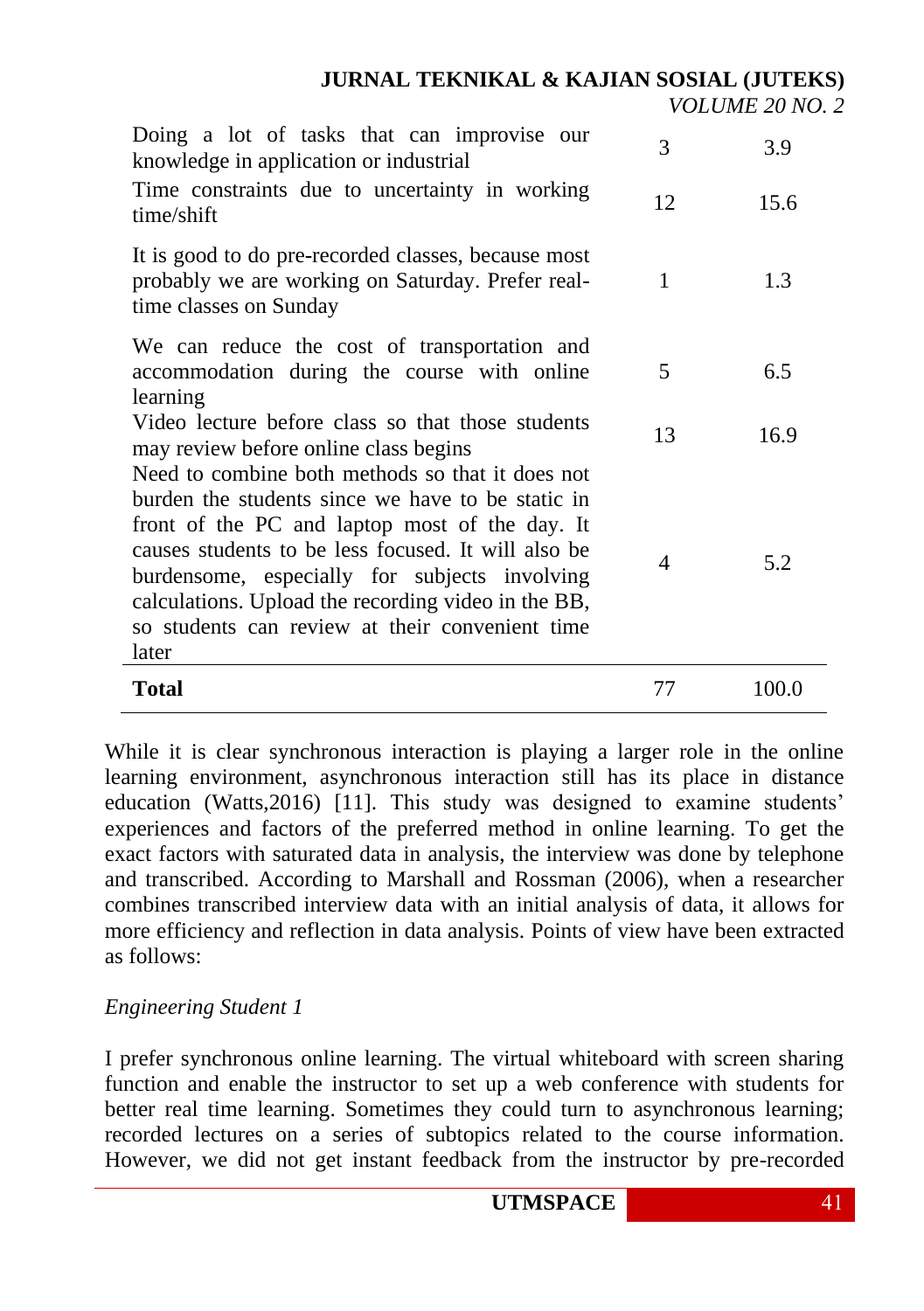*VOLUME 20 NO. 2*

lecture, so we urge use other mediums such as instant messaging, WhatsApp and talking on the phone. Nonetheless, the asynchronous learning method is convenient, especially when I'm on an outstation. There's no issues of internet coverage. There is a day I need to complete my work which I requires going to the office; therefore I might use the Wi-Fi provided in my workplace.

#### *Engineering Student 2*

Live sessions are much better. There is two-way communication instead of recording lectures with one-way communication. For example, in the environmental engineering subtopics, which cover the mathematical basis of studies, I prefer pre-recorded lectures. But for civil engineering materials for this semester with full theoretical subjects, the live session should be no problem for me. I prefer the percentages of synchronous/live sessions which involve two-way communication. Any inquiries on the topic which I couldn't understand I might ask directly to the instructor/lecturer.

Recording lectures on complex derivation topics would be helpful. The low internet connectivity in certain areas will interrupt me, so the asynchronous session would be a great solution. I may refer to the important points given by the lecturer. I prefer Blackboard Collaborate, because I manage to play the recording lecture anytime and anywhere without having to ask for the link or permission from the lecturer. Blackboard is convenient and user-friendly compared to other types of video conferencing, such as Google Meet and Webex. It is awkward for the first semester, maybe because we are not seeing each other face-to-face. But for the second semester, we get to know each other thoroughly and we can meet up outside the campus.

## **4. CONCLUSION**

The implications of student experiences on synchronous and asynchronous online learning interaction method can be summed up as follows:

**•** Learning materials uploaded on the online learning platform should be organised and accessible anytime and anywhere, in case they need to go outstation on their job.

• Technical difficulties can be particularly frustrating for students who are working under time pressure to turn in homework, complete quizzes and exams or participate in discussion sessions and take notes from streaming video lectures.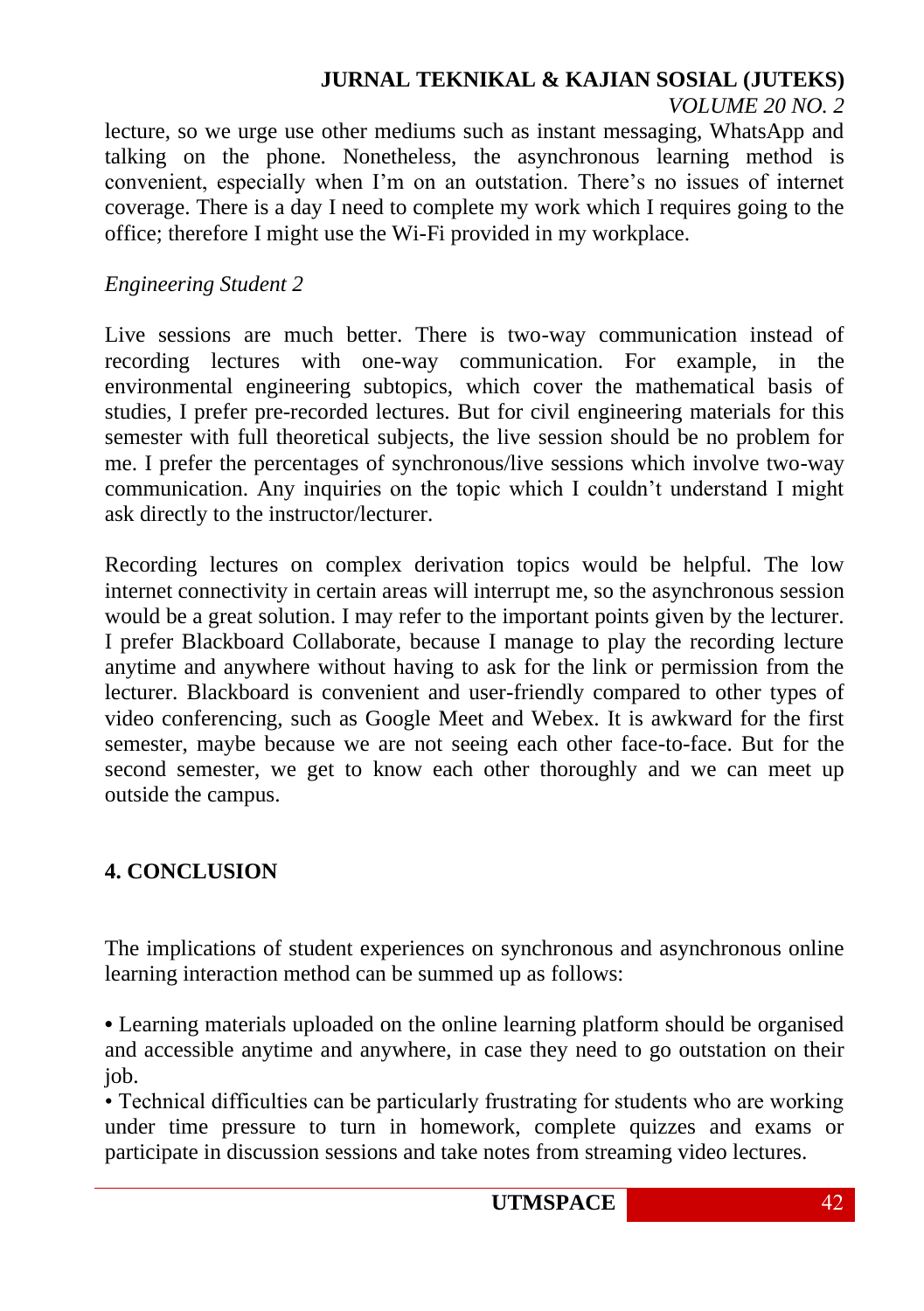• Since they are full-time employees and tied to the working schedule, asynchronous interaction with recording video and immediate guidance on the academic difficulties from lecturers are beneficial, notably for calculation-based subjects.

• Asynchronous interaction has been an important learning support to promote active synchronous participation in distance learning, whereby students prefer less time on screen and ensure to insert moments of break between presentations in real-time classes to stay in focus.

• Students should be given ample opportunity in synchronous learning to communicate with lecturers and classmates on inquiry topics to improve their understanding and enhance their performance.

Four factors influencing part-time engineering students' preferences on online distance learning are as follows: students' accommodation access to learning materials, strength and weakness aspects of online learning interaction, the nature of subjects and students' time management. The findings revealed that most parttime engineering students choose the synchronous learning method, but due to the limitation of time as a full-time employee, they tend to find their own schedule and the exact time to learn, particularly for calculation-based subject, where the asynchronous learning method would be beneficial to them. Hence, a combination of synchronous and asynchronous learning method gives distance learners satisfaction and success in an online learning environment as well as ample strategy that contributes to the university's relatively high part time mode of student's graduation rate.

# **ACKNOWLEDGEMENT**

We express immense gratitude to Research Unit, UTMSPACE under Potential Development Grant 2020 (Vote No SP-PDF 2008) for their continued support and encouragement.

## **REFERENCES**

[1] Madden, L., & Jones, G. (2017). Teacher education: Modes of communication within asynchronous and synchronous communication platforms. Journal of Classroom Interaction, 52, 2 p16-30